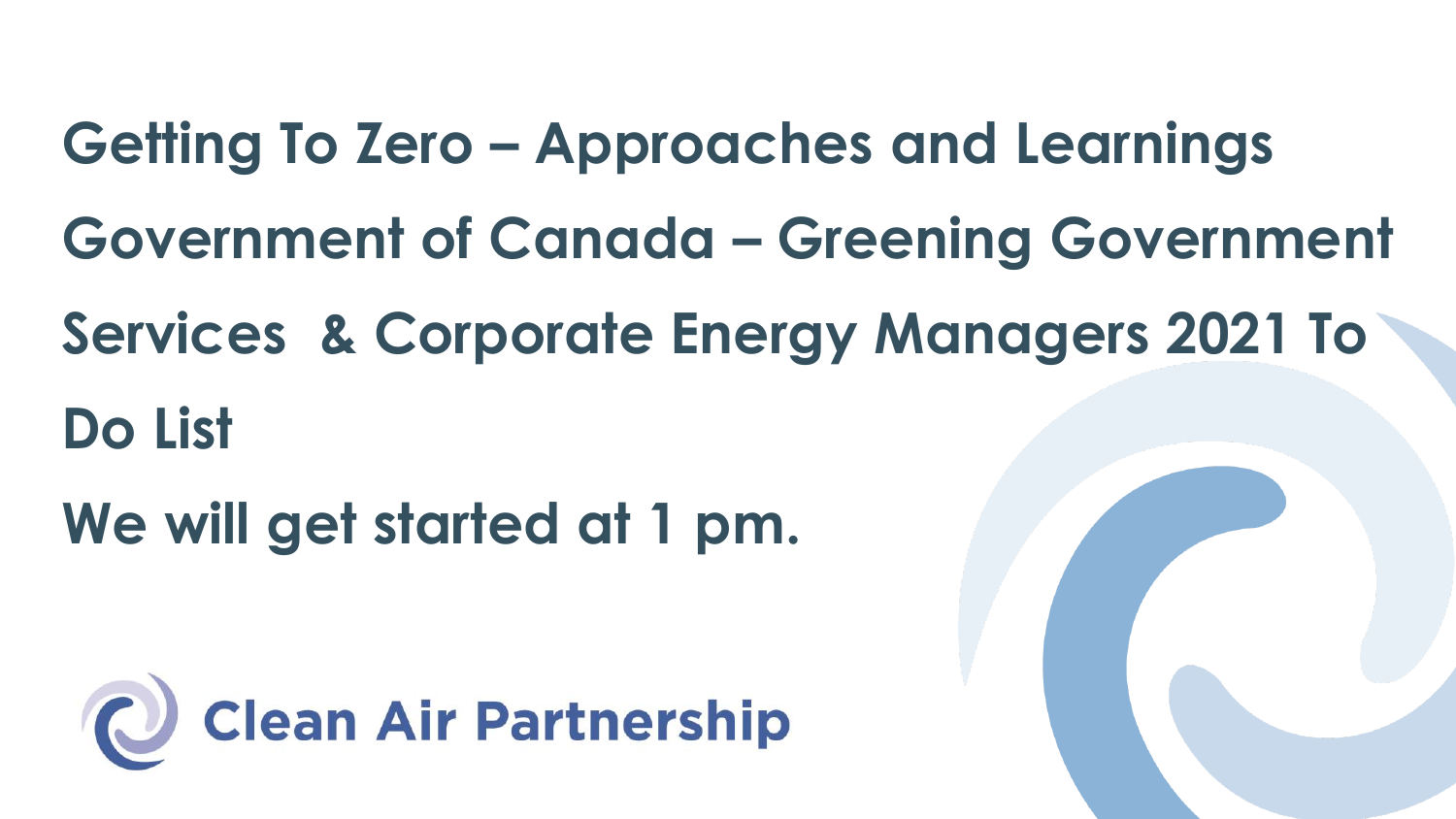## **Webinar Logistics**

- **The webinar is being recorded and the recording and the premutation will be shared post webinar.**
- **Nick Xenos is the Executive Director of the Centre for Greening Government within the Treasury Board Secretariat of the Government of Canada. The Centre is working with departments and agencies to drive towards low-carbon, sustainable and climate-resilient government operations with a goal of reducing emissions by 40% from government operations, by 2030. Before this position, Mr. Xenos worked at Natural Resources Canada on climate change impacts and adaptation, at Indigenous and Northern Affairs Canada leading the building of the Canadian High Arctic Research Station, and at Infrastructure Canada.**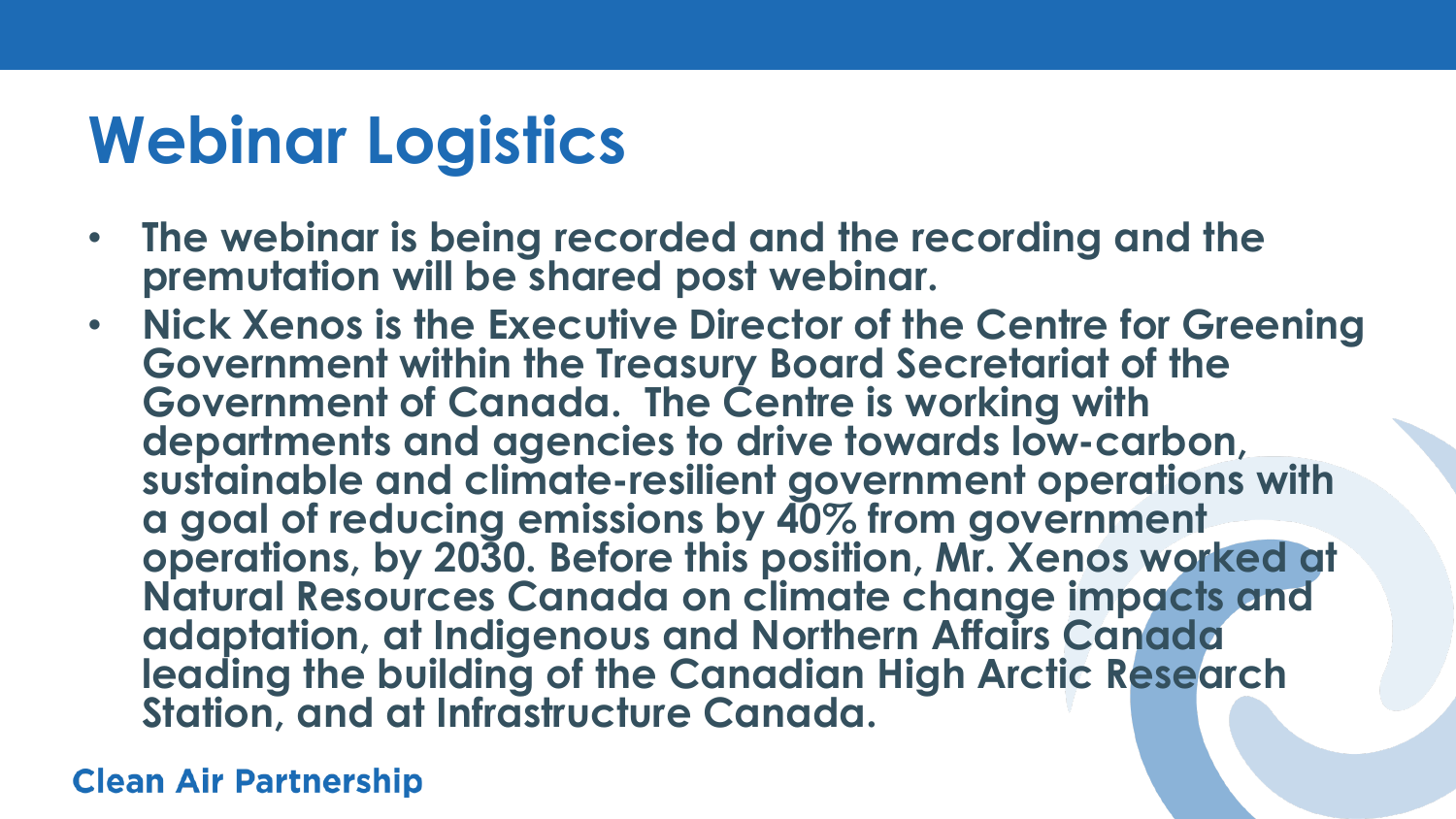#### **Where we are now**

- **Many municipalities have corporate energy plans that identify targets for energy reduction but many of them are not in line with climate emergency declarations and targets. Many of these Plans were approved prior to climate emergency declarations**
- **Many BC municipalities have made zero carbon commitments – offsets are used (which is fine don't get me wrong, but doesn't necessarily change the systems we need to change to get us on our net zero trajectory)**
- **How do municipal buildings get to zero emissions?**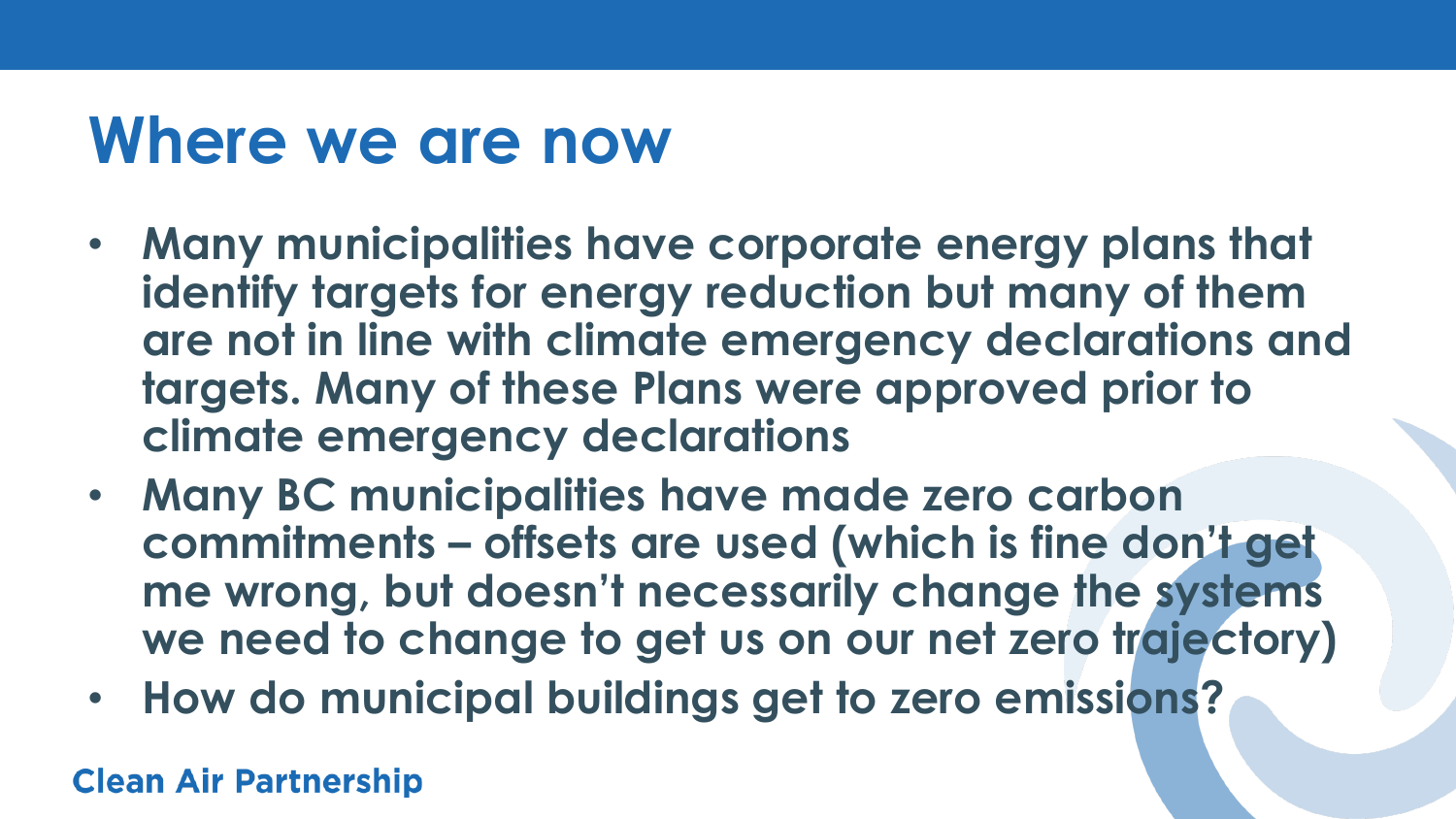#### **Where we are now – common actions**

| <b>Common Actions in 2019 Plans</b>           | <b>Description of Actions</b>                                                                                                                                                                                                           |
|-----------------------------------------------|-----------------------------------------------------------------------------------------------------------------------------------------------------------------------------------------------------------------------------------------|
| <b>Energy Management</b>                      | Building Automation Systems, Energy budgeting, Energy sub-metering,<br>Energy monitoring and tracking systems (either real-time or                                                                                                      |
| Lighting                                      | Switching to LED lighting                                                                                                                                                                                                               |
| <b>Commissioning and RE-</b><br>Commissioning | Making sure building elements such as heating, cooling, air handling,<br>water and refrigeration systems work as they should. Commissioning also<br>works towards improved energy usage and reduced operation and<br>maintenance costs. |
| <b>Mechanical system upgrades</b>             | Increasing the energy efficiency performance of mechanical systems<br>upon replacement (water heaters/HVAC/chillers/fans/etc.), pneumatic<br>upgrades, moving to heat pumps, Heat recovery systems,                                     |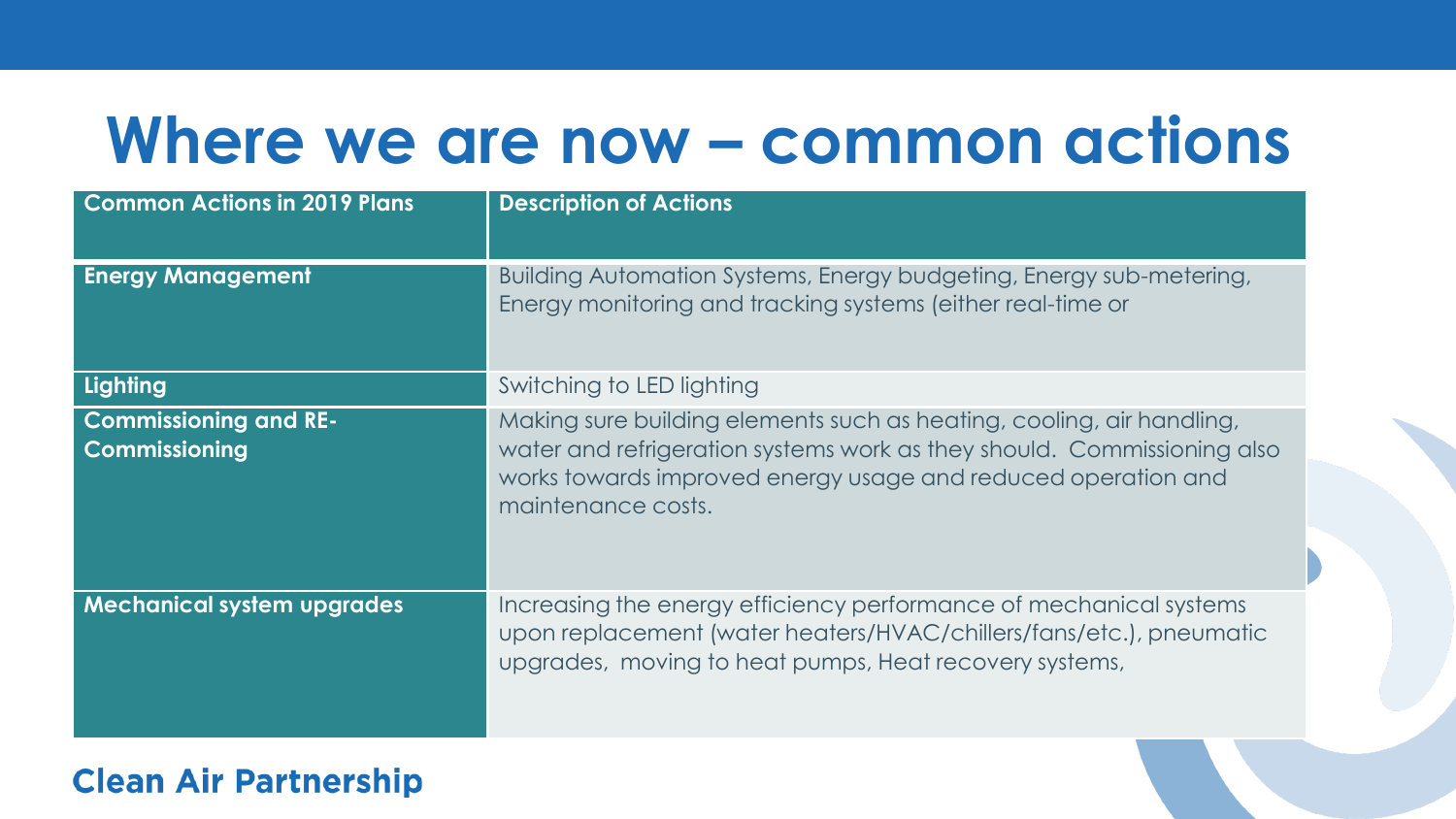## **Where we need to go….**

| <b>Actions Requiring Acceleration</b> | <b>Description of Actions</b>                                                                                                                                                                                                                                                                                                                                                                                                 |
|---------------------------------------|-------------------------------------------------------------------------------------------------------------------------------------------------------------------------------------------------------------------------------------------------------------------------------------------------------------------------------------------------------------------------------------------------------------------------------|
| <b>Building Envelope (Structural)</b> | Exterior cladding, insulation, roof replacements, window and door<br>replacement, foundation repairs, etc.                                                                                                                                                                                                                                                                                                                    |
| <b>Fuel-Switching</b>                 | Moving from fossil fuel such as natural gas to electricity through such<br>measures such as geo-exchange which uses heat pump technology to<br>take advantage of the temperature differential between outside air, the<br>ground or water and the inside of the building to provide thermal heat and<br>water heating. Air source heat pumps and biogas or renewable natural<br>gas can also be used to replace fossil fuels. |
| <b>Renewable Energy</b>               | Solar PV, Solar thermal, Solar walls, solar carports for EV charging, building<br>integrated systems where solar panels are integrated into the building<br>envelope such as windows and roofs                                                                                                                                                                                                                                |
| <b>Energy Storage</b>                 | Battery back – up which can be combined with Solar PV to provide<br>electricity during energy disruptions, replace natural gas and diesel<br>generators.                                                                                                                                                                                                                                                                      |
| <b>Financial Policies</b>             | Moving from pay-back to lifecycle costing, brining in scope 2 emissions for<br>natural gas, bringing in carbon pricing and budgeting approaches.                                                                                                                                                                                                                                                                              |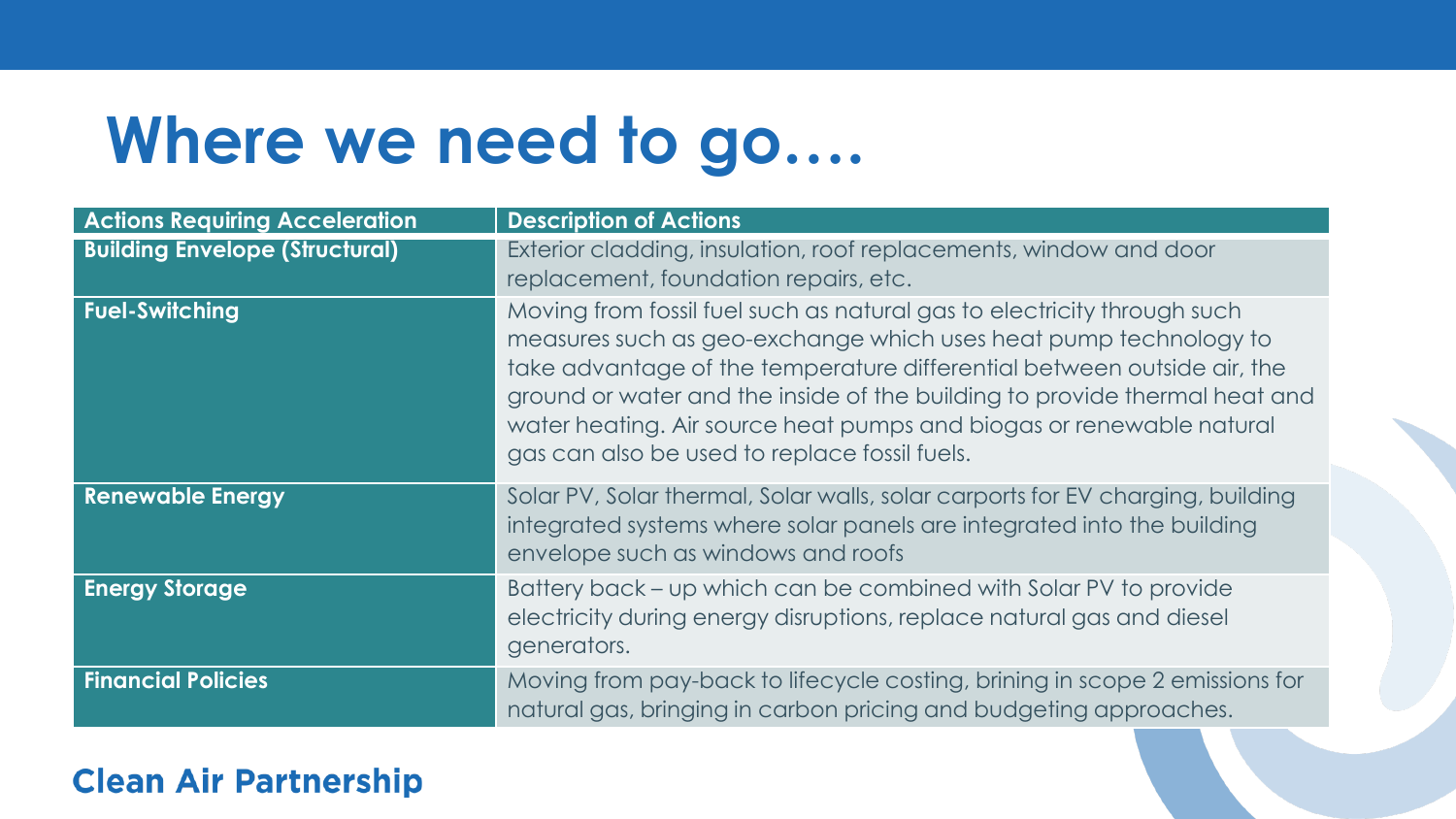## **Pathway to get there**



outcomes and lessons.

learned.

ecross municipalities to support implementation and leading practices.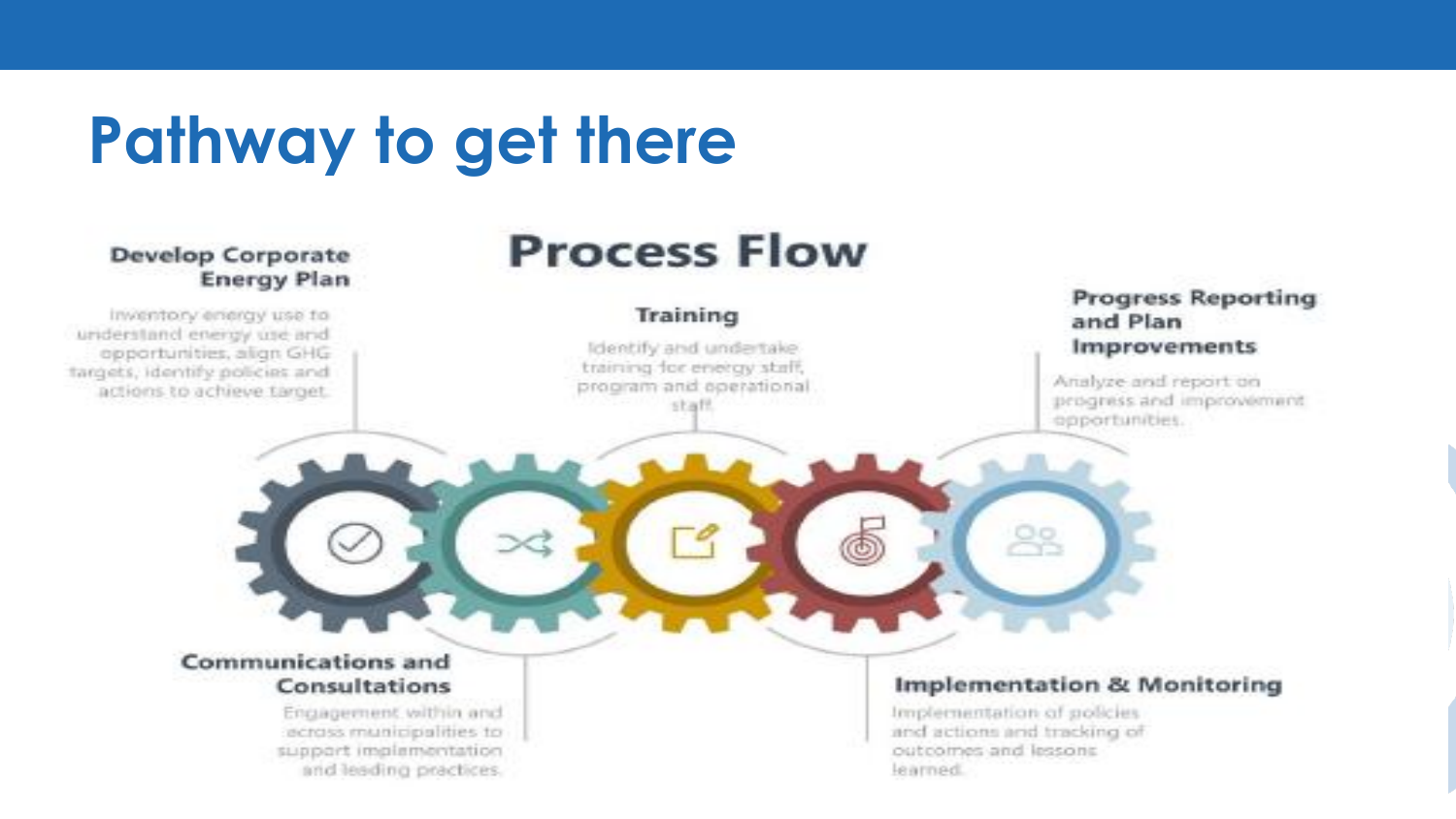# XAXXXXI

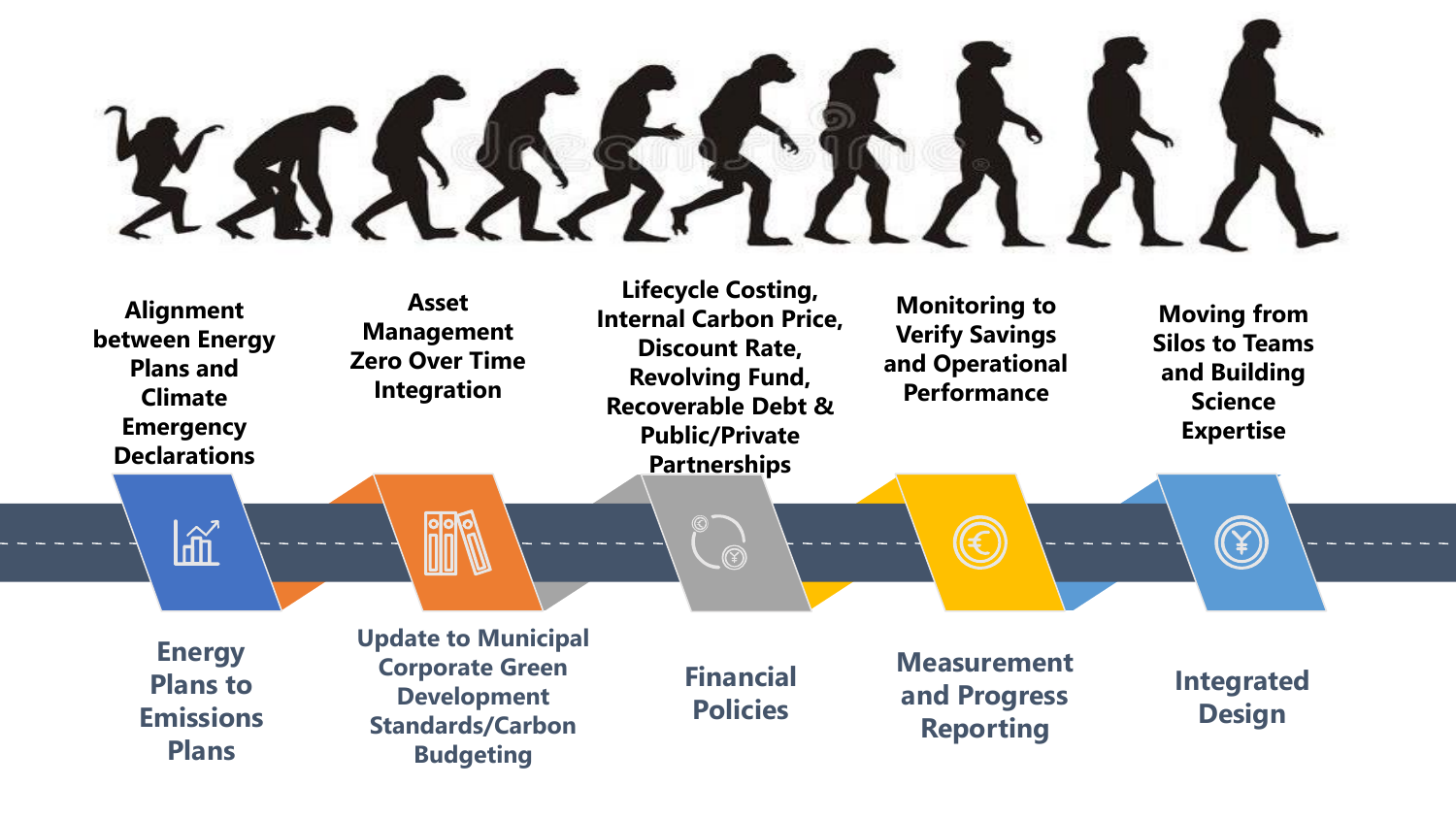## **Pathway**

- **Total Cost of Ownership – bring together up-front costs and operational costs. This is critical!!!**
- **Make sure Plans consider emissions as a primary goal of Plan, not just short-term payback – 8 year pay backs won't get you where you need to go.**
- **Corporate Green Standards be adopted or updated to be net zero emission standard.**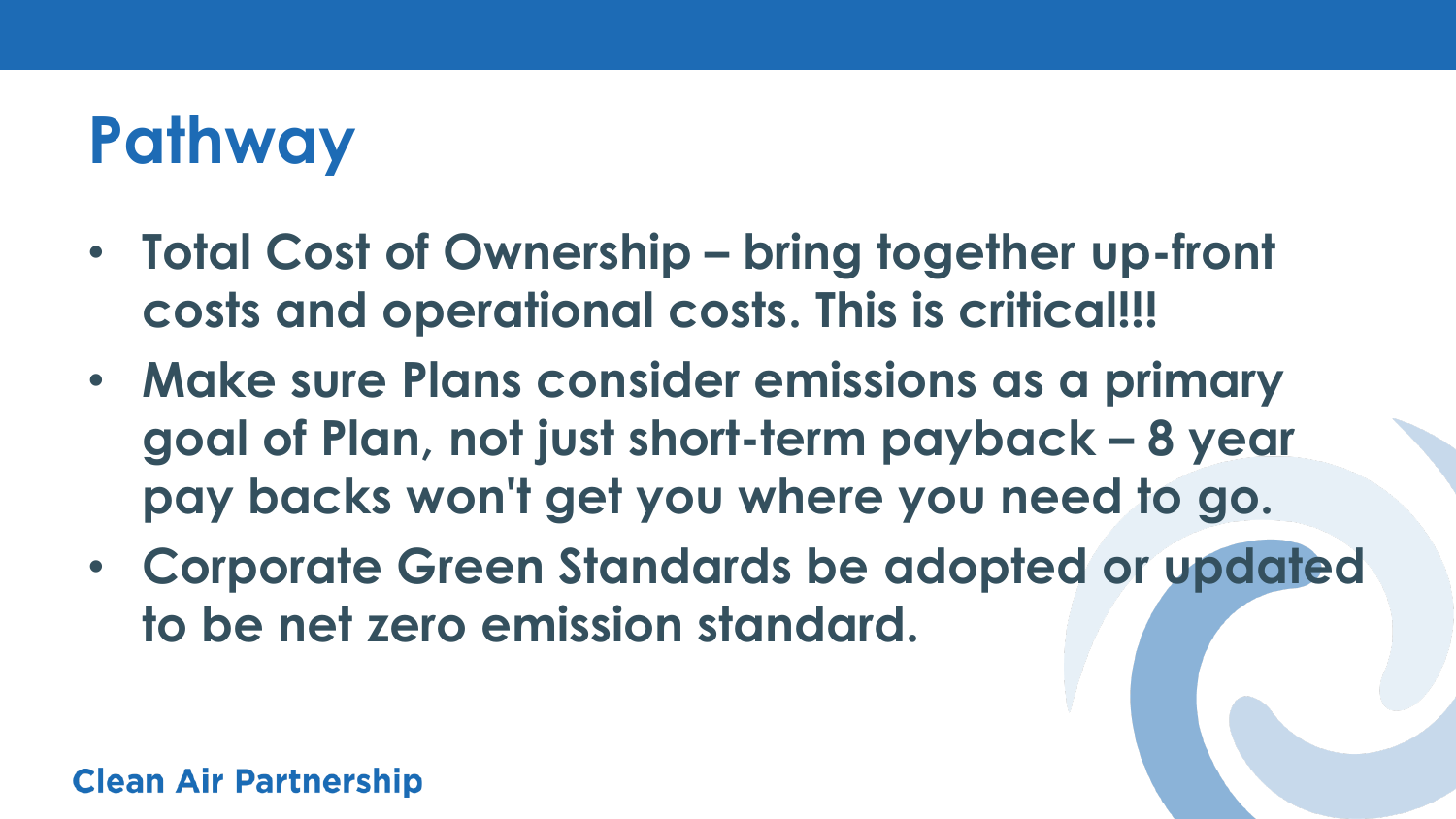# **2021 Webinars & Workshop**

- **Corporate Green Standards**
- **Toronto/Hamilton Community Housing Approach**
- **Integrated Design**
- **Net Zero RFPs**
- **Asset Management Alignment Shadow Carbon Price**
- **Energy Storage**
- **Public Private Partnerships**
- **Net Zero Case Studies**
- **Net Zero Costing and Business Planning**
- **Meetings once a month presentation and roundtables**
- **Need to hear back form network on what is working, what can be improved. Please, please, pretty please, fill out evaluations and provide suggestions for improvements**